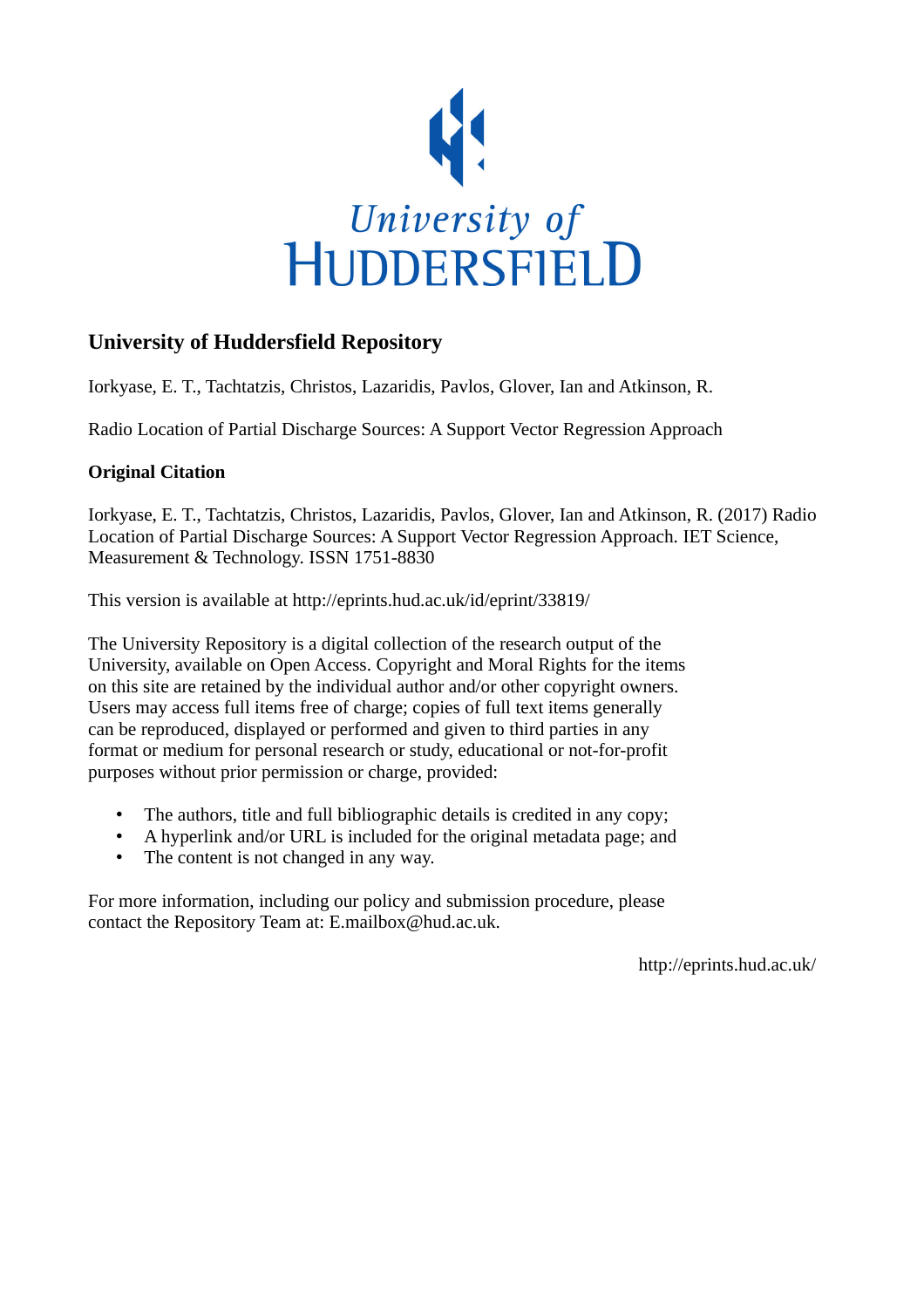# **Radio Location of Partial Discharge Sources: A Support Vector Regression Approach**

E. T. Iorkyase<sup>1</sup>, C. Tachtatzis<sup>1</sup>, P. Lazaridis<sup>2</sup>, I. A. Glover<sup>2</sup>, R. C. Atkinson<sup>1</sup>

<sup>1</sup> Department of Electronic and Electrical Engineering, University of Strathclyde, Royal College Building, 204 George Street, Glasgow, G1 1XW, UK

<sup>2</sup> Department of Engineering and Technology, University of Huddersfield, HD1 3DH, Huddersfield, UK \* [ephraim.iorkyase@strath.ac.uk](mailto:ephraim.iorkyase@strath.ac.uk)

**Abstract: Partial discharge (PD) can provide a useful forewarning of asset failure in electricity substations. A significant proportion of assets are susceptible to PD due to incipient weakness in their dielectrics. This paper examines a low cost approach for uninterrupted monitoring of PD using a network of inexpensive radio sensors to sample the spatial patterns of PD received signal strength. Machine learning techniques are proposed for localisation of PD sources. Specifically, two models based on Support Vector Machines (SVMs) are developed: Support Vector Regression (SVR) and Least-Squares Support Vector Regression (LSSVR). These models construct an explicit regression surface in a high dimensional feature space for function estimation. Their performance is compared to that of artificial neural network (ANN) models. The results show that both SVR and LSSVR methods are superior to ANNs in accuracy. LSSVR approach is particularly recommended as practical alternative for PD source localisation due to it low complexity.**

## **1. Introduction**

Electrical substation assets such as transformers are known to be susceptible to partial discharge (PD). PD occurs when an electrical discharge partially bridges the dielectric between conductors; it tends to be highly focused where electric field strength is greater than the breakdown strength of the insulator. Example locations of local defects include air pockets in solid insulation, gas bubbles or particles in liquid insulation [1] [2] [3]. Regardless of the underlying cause, PD is indicative of degraded insulation. The discharges themselves further deteriorate the quality of the insulation thereby giving rise to a vicious circle of atrophy until failure [4]. Instituting a monitoring process permits PD activity to be detected at an early stage and proactive maintenance can be employed to avoid catastrophic failure of assets. Thus, unplanned outages and expensive repair costs can be significantly ameliorated.

The occurrence of partial discharge can be determined using protection equipment that monitors changes in the electric current [5]. The discharges also produce acoustic emissions [6] [7]; consequently, ultrasonic detectors have been used to determine their location. This is particularly useful in small indoor installations. Another approach is to monitor the radio spectrum for RF pulses emitted by the discharges [8] [9]; the method is more suited to larger transmission substations.

In recent past, effort towards accurate PD localization has been reported. Hou proposed a PD location method based on L-shaped array [1], which composed of four UHF omnidirectional antennas. In [4] and [10], remote radiometric technology was used to locate PD source in twodimension (2-D). In [11] and [12], time delay method based on energy accumulation was employed to estimate the location of a PD source in three dimension (3-D). The setup composed of four omnidirectional micro-strip antennas and four omnidirectional discrete disk-cone antennas. [13] used four omnidirectional antennas to capture the UHF signals radiated by PD and the principle of signal time delay estimate based on high order statistics to locate PD sources. In [8], omnidirectional and directional antennas were both used to locate PD source in air-insulated substation. The time-delay was computed using the cross-correlation algorithm based on wave-front. A vehicle, such as a van, furnished with the necessary equipment can be taken periodically to substations to monitor for the presence of discharge [14] [15]. In previous works, radiolocation-based approaches for localisation of PD sources used Time Difference of Arrival (TDoA)/Time Delay Estimation (TDE) and Direction of Arrival (DoA) [16] [17] [18] [19] of the RF signal as the basic principles. However, time based methods require accurate temporal synchronisation, making it expensive and complex, and hence too costly to deploy for continuous monitoring of PD. The DoA method is also complex, requiring directional antenna array. Consequently, alternative solution to network relatively low-cost sensors for continuous monitoring an entire substation are of practical interest and are being explored. The cost/complexity of other approaches prompts an investigation into methods based solely on the use of Received Signal Strength (RSS) measurements due to their simplicity, low-power consumption and cost effectiveness. Theoretical RSS-based methods require knowledge of the underlying radio propagation environment (e.g. path loss) such that a suitable propagation model that defines the relationship between RSS and distance to an antenna can be built. It is not appropriate to use a ready-made propagation model due to multipath problem that often characterise the real-life radio environments in which PD is experienced. Alternative methods based on radio fingerprinting present themselves [20] [21]. These consist of identifying radio signatures (finger prints) from discharges at known locations,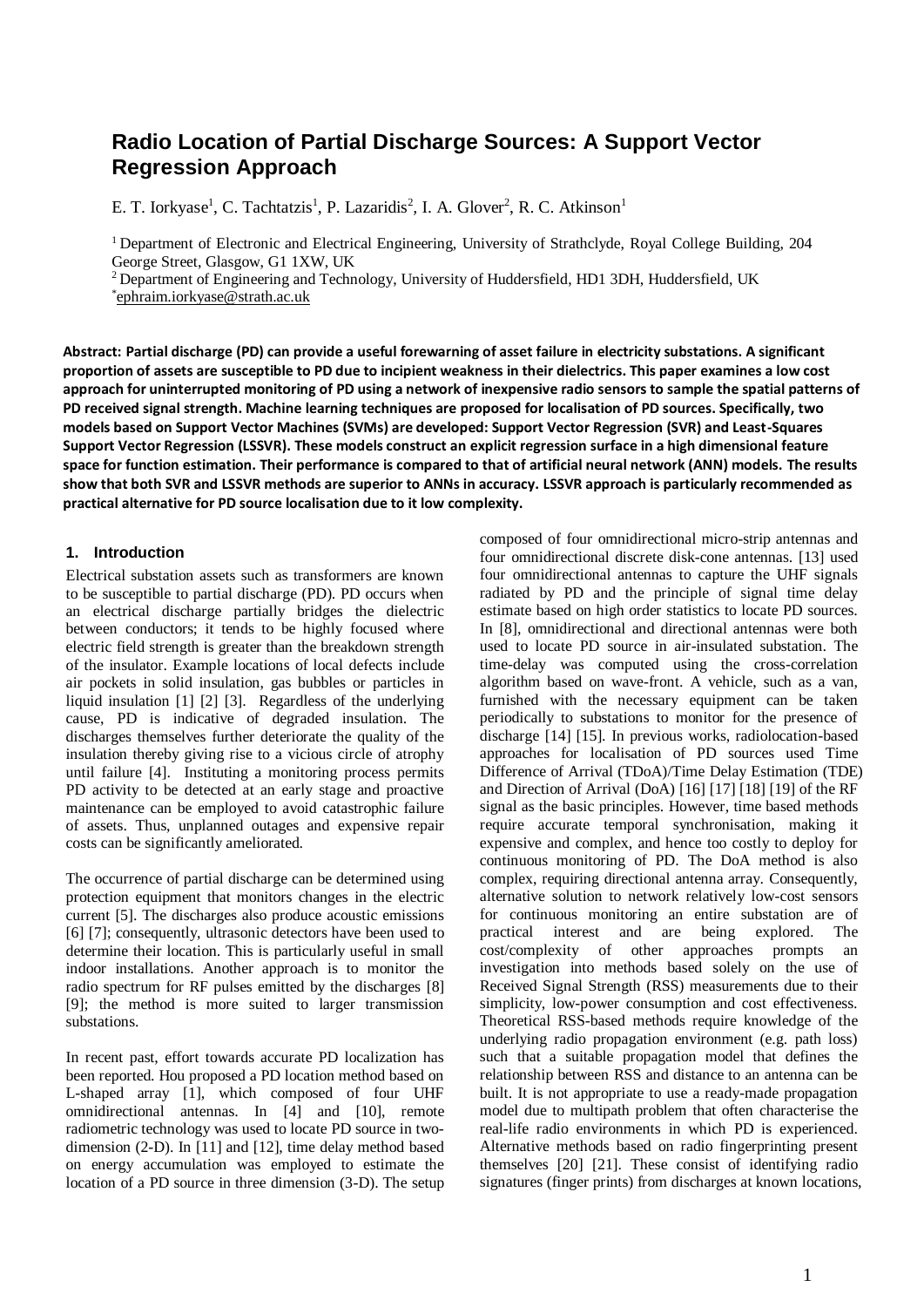and sophisticated machine learning algorithms can be used to estimate the location of true discharge. Fingerprinting often involve a resource intensive survey stage where a new radio map (of signatures) is needed each time a change occur in the propagation environment in order to maintain the needed accuracy.

In this work we suggest a low-cost Wireless Sensor Network (WSN) approach where the network itself builds the spatial RSS map of signatures autonomously and continually. With this approach PD monitoring system can be permanently deployed and thus monitor the substation in real-time at low cost without interruption.

The key challenge of the above described PD localisation procedure is how to effectively and efficiently model RSS/location relation and hence derive PD location from RSS. The complexity of this inverse problem motivates the use of flexible models based on machine learning. This approach not only obviate the need for a propagation model but can also improve localisation precision.

The rest of this paper is organized as follows. Section 2 presents the statement of the problem. In section 3, a description of the PD localisation learning algorithms is presented. The experimental set up and data preparation procedure are addressed in section 4. The experimental results are discussed in section 5. Finally, the concluding remarks are stated in section 6.

## **2. Problem Statement**

This low-cost approach is based on the deployment of wireless sensors at arbitrary but known locations in the substation compound; these sensors can record radio emission from PD sources in real-time. The locations of these sources can be inferred by sophisticated algorithms. Due to the topography of assets in a substation, PD localisation in this setting can be regarded as a 2

dimensional problem. The compound is modelled as a finite location space  $L = \{l_1, ..., l_n\}$  of n discrete locations where  $l_i = (l_i^x, l_i^y)$  represents the 2D coordinate of a PD source

in physical space. In this paper we exploit the mathematical relationship between PD location and signal attenuation to estimate a function which provides PD source location  $l_i = (l_i^x, l_i^y)$  from measured signal strength. This can be modelled as;

$$
l = f(r) + e(r) \tag{1}
$$

where  $r \in R$  is the vector containing the RSS from M known locations captured by Q antennas,  $f = R_M^Q \rightarrow L$ and e accounts for the noise.

Each of the sensors take a turn at emitting a radio pulse, which is monitored by the others. Given that they are at known locations, this permits a database of to be built which implicitly characterises the radio environment of the substation. The database is defined as  $D = \{D_1, ..., D_M\}$ with  $D_m = (r_m, l_m)$  where  $r_m = [r_m^1, \dots, r_m^Q]$  are the RSS measurement from the Q antennas at location  $l_m$ . The transmission power of a true PD source is dependent on a

great many factors and cannot be known a priori, furthermore, it increases in severity over time. Therefore, the ratio of RSS components between pairs of sensor nodes is preferred to absolute values of RSS in our model.

It is assumed that for any pair of PD sources close in the physical location space, their RSS, hence RSS ratio vectors should be similar compare to sources far away. This assumption is based on the fact that these locations may have relatively similar propagation channels and may exhibit comparable RF characteristics. Suppose  $r_i = [r_{i1}, ..., r_{iQ}]$  and  $r_j = [r_{j1}, ..., r_{jQ}]$  are the signal strength vectors from locations  $l_i$  and  $l_j$ . If  $||l_i - l_j||$  is small, then  $|| r_i - r_j ||$  should also be small.

The key challenge is to develop a model that can determine as accurate as possible the planar location of PD sources based on the location data at low cost. Both the receiving sensor nodes and the PD sources are made stationary during measurement.

# **3. Modelling ANN and SVM for PD Location**

### *3.1 Artificial Neural Network*

The artificial neural network (ANN) [22] approach for PD localisation is regarded as a function approximation problem consisting of a nonlinear mapping of the PD signal strength input onto dual output variables representing the location coordinates of the PD source. In this work, two variants of ANN; the multilayer perceptron (MLP) [23] [24] and the radial basis function neural network (RBFN) [25] [26] models are adopted for PD localization.

## *3.1.1 PD Localisation Based on Multilayer Perceptron*

The MLP network consists of an input layer, hidden layer(s) and an output layer. An MLP with a single hidden layer can be represented graphically as shown in [Fig.](#page-2-0) 1. A sigmoidal activation function is used in the hidden layer to provide robustness against outliers and a linear activation function in the input and output layers. The MLP-type ANN is based on the back propagation [24] training of error estimate. It is generally an iterative non-linear optimisation technique. In this study, the MLP approach has been processed in two phases: a training phase and location estimation phase. During the training phase, the MLP network is trained to form a set of fingerprints as a function of PD location.



<span id="page-2-0"></span>*Fig. 1. MLP Architecture*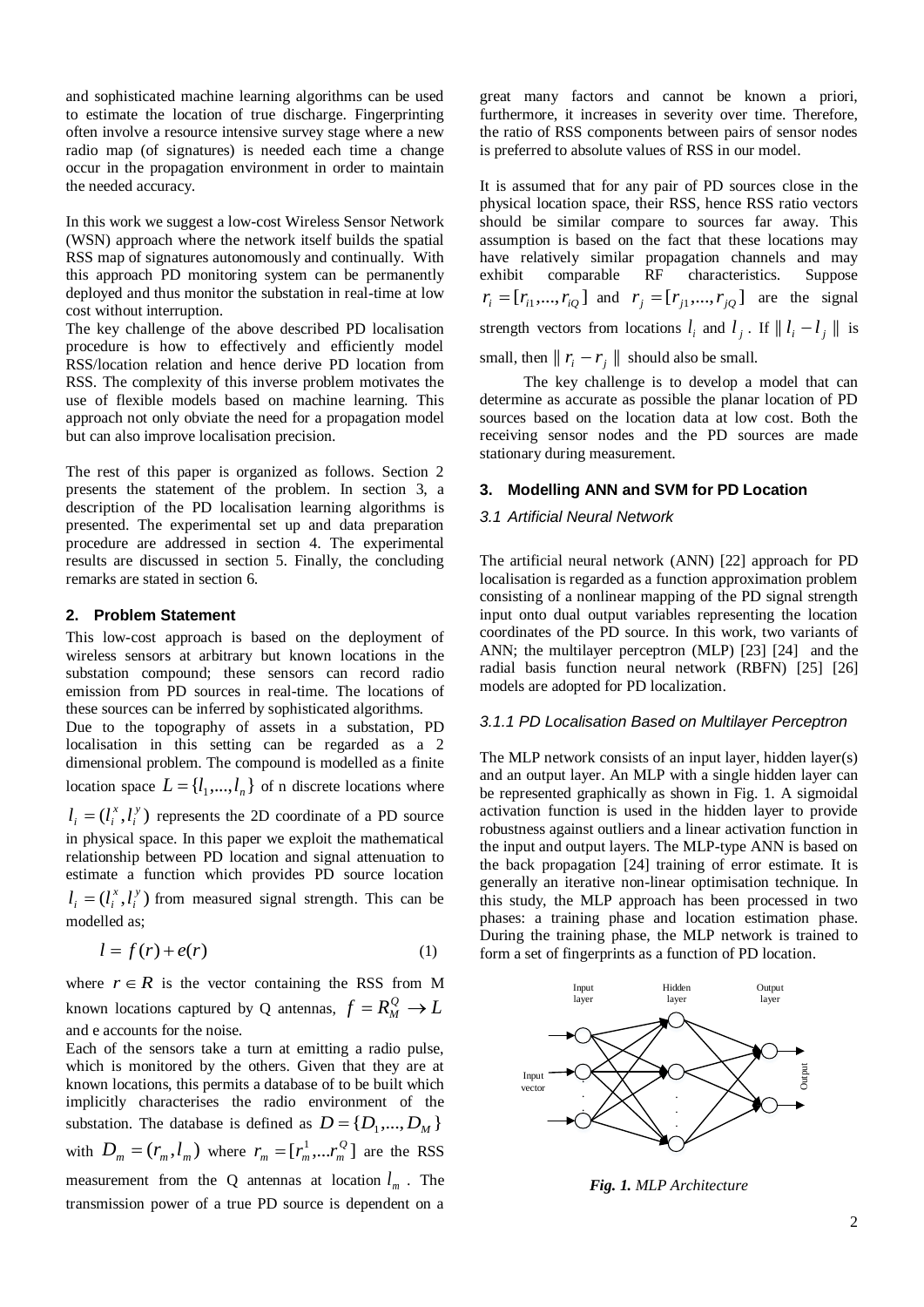

*Fig. 2. MLP model for PD localisation*

<span id="page-3-0"></span>A set of training examples (fingerprint (RSS) and their corresponding locations) is applied to the network to learn the relation between fingerprints and their locations. This involves tuning the values of the weights and biases of the network to optimise network performance. The batch mode training is implemented in this work. All the inputs in the training set are applied to the network before weights are adjusted to minimise the error between the network output and the desired output. The MLP model developed for PD localisation is as shown in [Fig.](#page-3-0) 2.

During the estimation phase, the PD signal strength values from unknown locations are applied to the input of the trained network to give output corresponding to the PD location. To develop an appropriate MLP model for PD localisation, cross validation is used to determine a suitable network structure in terms of number of hidden neurons. The available training data is randomly partitioned into k disjointed sets. The network is trained for each set of parameters, on all the subsets except for one and the validation error is measured on the subset left out. The procedure is repeated for a total of k trials, each time using a different subset for validation. The average of MSE under validation represent the performance of the network. This process is repeated for different network architecture in terms of number of hidden neurons. The 3-4-2 network model with 3 inputs nodes, 4 hidden neurons and 2 outputs nodes has the best performance and is adopted in this work. In order to improve the generalisation of the model (that is model's ability to do well on unseen data rather than just training set) and avoid overfitting, Bayesian regularisation [23] is used to train the network.

#### *3.1.2 Radial Basis Function Network Method*

Radial Basis Function (RBF) networks are ANNs that have single hidden layer with nonlinear radial basis function. The general structure of an RBF network is shown in [Fig.](#page-3-1) 3 In this work, the RBF network architecture used for PD localisation consist of three inputs, corresponding to the RSS measurement data from the three sensors, a hidden layer and an output layer with two neurons, representing PD location coordinates (*<sup>x</sup>*, *y*) . The structure of a fully connected PD localisation RBF network is as shown in [Fig.](#page-3-2)  [4.](#page-3-2) A radial basis type activation function (Gaussian function) is used for neurons in the hidden layer and a linear activation function for the output layer. The fully connected RBF network is used to approximate  $f = R_M^Q \rightarrow L$ , a

mapping of PD RSS fingerprints onto PD locations in the physical space.



*Fig. 3. General RBFN Architecture*

<span id="page-3-1"></span>The RBF network consist of two phases: a learning phase and an estimation phase. In the learning phase, the RBF network is trained to form a set of RSS fingerprints as a function of PD location. Each fingerprint is applied to the input of the network and corresponds to the measured RSSlocation data. The weights between the hidden layer and the output layer are iteratively adjusted to minimise location error. In the real-time estimation phase, measured PD RSS is applied to the input of the RBF network (acting as a pattern matching algorithm). The output of the RBF network which is the weighted sum of the radial basis function is the PD location estimate.

Given a PD fingerprint r' (RSS), the estimated location *l* given by the weighted sum of Gaussian basis function [25] is

$$
\hat{l}(r') = f(r') = \sum_{k=1}^{H} w_k u(\|r' - h_k\|)
$$
 (2)

Where  $\varphi(\Vert r'-h_k \Vert) = \exp(-\beta \Vert r'-h_k \Vert^2)$  is the Gaussian radial basis function.  $H$  is the number of neurons (basis functions) in the hidden layer which corresponds to the number of training samples,  $h_k$  is the 3-dimensional center for hidden layer neuron  $k$ , and  $w_k$  are the 2-dimensional weights for the linear output layer.  $\beta$  is the spread or width of the Gaussian function. For improved performance, the normalized basis function can be used in the model. The weights can be determined in order to optimize the model.



<span id="page-3-2"></span>*Fig. 4. RBFN PD localisation model*

ˆ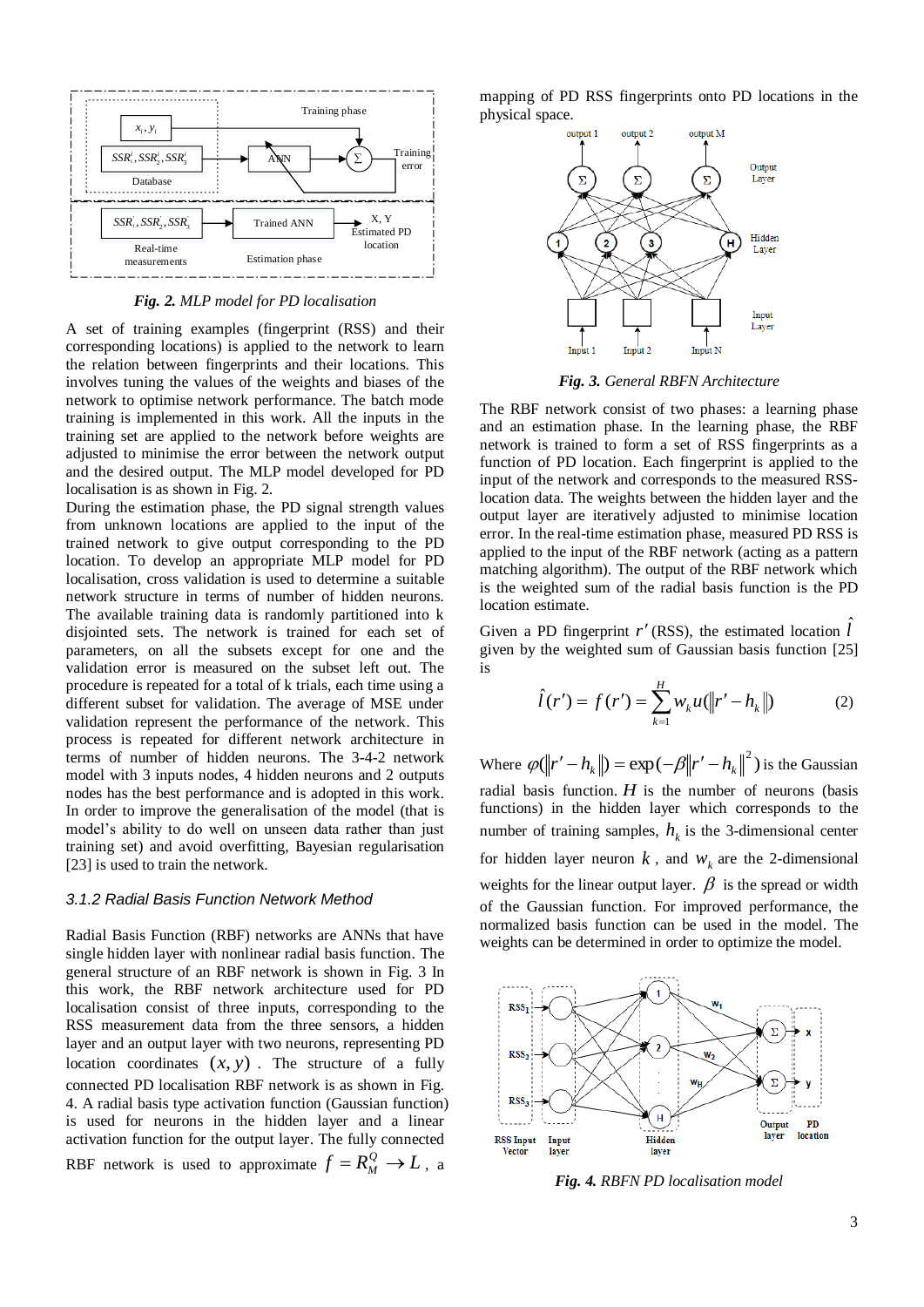Each fingerprint defines the center of a neuron and the width  $\beta$  is obtained via cross validation. Thus, forming the following set of equations;

$$
l_i = \sum_{k=1}^{H} w_k u(||r(l_i, m) - h_k||), \quad i = 1, ..., L, m = 1, ...M
$$
\n(3)

This system of linear equations can be written in matrix form as  $Uw = d$  and the weights are easily obtained by  $w = U^{-1}d$ .  $U^{-1}d.$   $U = {u(||r_j - h_i||)(j,i) = 1,...,R}$ and  $u(\cdot)$  is the normalised Gaussian basis function. The computed weights are then used during the estimation phase to locate PD. RBF networks suffer from high memory requirements since all reference fingerprints are used as centers for the basis functions and required for localisation.

#### *3.2 Support Vector Machine*

Support Vector Machines (SVM) [3] [27] [28] are kernelbased learning techniques applicable to both classification and regression problems. SVMs are based on the idea of mapping the original input data point to a high dimensional feature space where a separating hyper-plane can be easily identified. SVMs have shown tremendous success in applications such as data classification, time series prediction, identification systems and data clustering [28] [29] [30] [31] [32]. In the context of PD localisation, SVM is formulated as a regression task, which consist of training a model that defines the non-linear mapping function between the PD RSS and its geo-spatial location in high dimensional feature space, leading to Support Vector Regression (SVR) [33] [34] [35].

#### *3.2.1 Support Vector Regression:*

#### *3.2.1.1 Theory of SVR*

The support vector regression technique is a learning procedure based on statistical learning theory which employs structural risk minimisation principles [33]. SVR uses training data to build its prediction model. This method can solve both linear and nonlinear regression problems. If the training samples are nonlinear, SVR maps the samples into a high-dimensional feature space by a nonlinear mapping function, where samples become linearly separable and the optimal regression surface is constructed [36].

Given our training dataset of RSS values and locations  $D = \{(r_i, l_i)\}\$ with  $r_i \in R$  and  $l_i = L$ , the goal of SVR is to find the mapping  $f = R \rightarrow L$  and make  $f(r_i) \sim l_i$ , where  $r$  is input feature vector. For nonlinear problem, the training patterns are pre-processed by a map into some feature space before SVR is applied. SVR finds the best or optimal regression surface  $f(r)$  within a deviation  $\varepsilon$  as the prediction model, leading to epsilon-SVR [37]. The model can be expressed as

$$
f(r) = \langle w, r \rangle + b, \qquad w \in \mathbb{R}^n, b \in \mathbb{R} \tag{4}
$$

Where  $\langle ., . \rangle$  denotes the dot-product and w and b are the support vector weight and bias respectively. A small w is desired to get an optimal regression surface. This can be achieved by solving the following optimisation problem with the training data  $D = [R, L]$ :

$$
\min \quad \frac{1}{2} \|w\|^2
$$
\n
$$
\text{subject to } \begin{cases} l_i - \langle w, r_i \rangle - b \le \varepsilon \\ \langle w, r_i \rangle + b - l_i \le \varepsilon \end{cases} \tag{5}
$$

Where  $\|w\|^2 = \langle w, w \rangle$ . The problem in (5) might be restrictive by bounding the range of errors of the training data within  $\epsilon$ . Thus, to deal with otherwise infeasible constraints, introduce slack variables  $\xi_i$ ,  $\xi_i^*$  for each point. The slack variables allow errors to exist up to the value of  $\xi$ <sub>i</sub> and  $\xi$ <sup>\*</sup> without degrading performance. With slack variables the problem becomes [38]:

$$
\min \quad \frac{1}{2} \|w\|^2 + C \sum_{i=1}^N (\xi_i + \xi_i^*)
$$
\n
$$
\text{subject to } \begin{cases} l_i - \langle w, r_i \rangle - b & \le \varepsilon + \xi_i \\ \langle w, r_i \rangle + b - l_i & \le \varepsilon + \xi_i^* \\ \xi_i, \xi_i^* & \ge 0 \end{cases} \tag{6}
$$

Where C is the box constraint, a positive numeric value that controls the penalty imposed on data points that lie outside the  $\varepsilon$  margin and helps to prevent overfitting (regularisation). To solve the problem in (6), a standard dualisation method with Lagrange multipliers  $\alpha_i$ ,  $\alpha_i^*$  can be used [36]. By solving the dual problem, *w* can be expanded as

$$
w = \sum_{i=1}^{N} (\alpha_i - \alpha_i^*) r_i \tag{7}
$$

Where  $\alpha_i \geq 0$  and  $\alpha_i^* \geq 0$ . Substituting (7) in (4), and replacing the dot-product  $\langle ., . \rangle$  with a kernel function  $k(r<sub>i</sub>, r)$  [38] to simplify the nonlinear mapping from the input space to the feature space in SVR, the model can be expressed as

$$
f(r) = \sum_{i=1}^{N} (\alpha_i - \alpha_i^*) k(r_i, r) + b
$$
 (8)

 $\alpha_i$ are the Lagrange multipliers which satisfy  $0 < \alpha_i^* < C$ ,  $r_i$  are the support vectors whose  $\alpha_i$  is not zero, and  $N$  is the number of support vectors. Equation  $(8)$ shows that the decision function depends on support vectors. This means optimal regression surface is constructed by these support vectors. The idea of support vectors form a sparse subset of the training data that can be used and is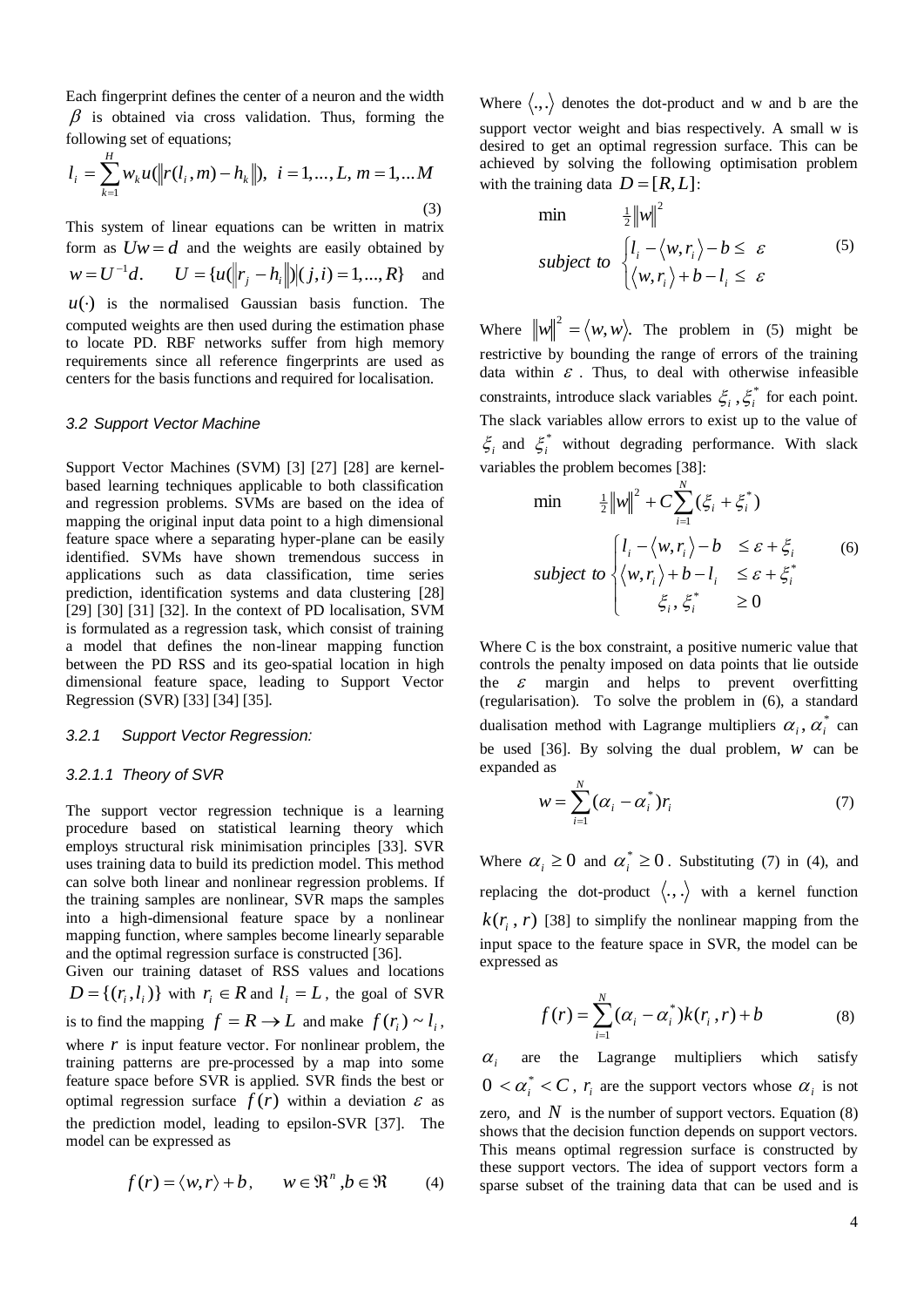particularly useful for resource constraint applications such as the one under investigation.

## *3.2.1.2 PD Localisation based on SVR*

In PD localisation problem, sensors are deployed at arbitrary but known locations in a two-dimensional substation compound; these sensors record radio emission from PD sources in real-time and estimate the location of the PD. The compound is divided into a  $1 \times 1$  squared grid. Each grid point represented by x-y coordinate is considered a PD location (source). Therefore, to compute PD location, two SVR models are required; one for each x-y coordinates The PD features/patterns used to develop the SVR models is the received signal strength. Firstly, RSS from known locations are gathered by the three sensors deployed in the substation compound. These RSS and their locations form a database for the compound. Suppose the true coordinates of PD location  $l_i$  are  $(x_i, y_i)$  and the corresponding values of

RSS for the PD from this location are  $(r_i^1, r_i^2, r_i^3)$  $r_i^1, r_i^2, r_i^3$ .

The vector  $R_i = [r_i^1, r_i^2, r_i^3]$  is taken as the SVR input

feature vector and used to infer the location  $l_i(x_i, y_i)$ . All the feature vectors from known locations and their corresponding location coordinates constitute the SVR training sample set. Using this training set, the SVR is trained to build a PD localisation models that would subsequently be used to predict or estimate PD location given RSS vector. During training, the input features (RSS) from each known location are transformed to a new feature space with N features, one for each support vector. That is to say that, they are represented only in terms of their dot products with support vectors (special data points chosen by the SVR optimisation algorithm). Gaussian kernel function is employed in the transformation to provide a nonlinear mapping from the input space to the new feature space. In the location estimation phase, for a given RSS vector the kernel finds the similarity or a distance measure between the vector and the support vectors stored after training. The corresponding coordinates of the support vectors closest to the RSS vector are used to compute the PD location for the given RSS vector. The SVR PD location model is as shown in [Fig. 5.](#page-5-0)



<span id="page-5-0"></span>*Fig. 5. SVR PD Localisation model*

However, when the electromagnetic environment changes due to external influences, for example change in the location of an electrical equipment, the localisation model would be retrained by the latest collected data. The retraining process can be done automatically, triggered by the location error analysis. If the location error exceeds a predefined threshold, the retraining begins.

The optimal combination of the RBF kernel based SVR hyper-parameters (kernel parameter, insensitive loss function and regularisation parameter) is obtained via cross validation/grid search method.

#### *3.2.2 Least Squares Support Vector Regression:*

Least squares support vector regression (LSSVR) algorithm [32] [39] is a reformulation of the standard SVR algorithm described in section 3.2.1.1, which leads to solving a system of linear equations. The idea of linear equations makes LSSVR more appealing and computationally more economical compare to solving the convex quadratic programming (QP) for standard SVR. LSSVR algorithm for PD localisation consist of two phases: Training and Localisation. During the training phase, the parameters of LSSVR algorithm are estimated using PD measurements at known locations (training points). In the localisation phase, PD measurements taken at unknown locations are analysed, and their locations obtained using the parameters estimated in the training phase. Given a training data set  $\{(r_1, l_1), (r_2, l_2), ..., (r_n, l_n)\} \subset \mathbb{R}^n \times \mathbb{R}$  of n points, with PD input (RSS) data  $r_i \in \mathbb{R}^n$ , and output (PD location coordinate) data  $l_i(x_i, y_i) \in \Re^2$  in 2-dimension, the LSSVR based PD location optimisation problem in the primal weight space is formulated as: *n*

$$
\min_{w,b,e} J(w,e) = \frac{1}{2} ||w||^2 + \frac{1}{2} \gamma \sum_{i=1}^{n} e_i^2
$$
 (9)

$$
l_i = \langle w, \Phi(r_i) \rangle + b + e_i, \qquad i = 1, \dots, n
$$

s.t

with  $\varphi(\cdot): \mathbb{R}^n \to \mathbb{R}^{n_h}$  a function which non-linearly map the input space into the so-called higher dimensional feature space, weight vector  $w \in \mathbb{R}^{n_h}$  in primal weight space, bias term b and error variable  $e_k = \Re$ . The error term here represents the true deviation between actual PD location and estimated location, rather than a slack variable which is needed to ensure feasibility (as in SVR case).  $\gamma \ge 0$  is a regularisation constant.

To solve the optimisation problem in the dual space, one defines the Lagrangian

$$
L(w, b, e; \alpha) = J(w, e) - \sum_{i=1}^{n} \alpha_i \{w^T \Phi(r_i) + b + e_i - l_i\}
$$
 (10)

with Lagrange multipliers  $\alpha_i \in \mathcal{R}$ . The conditions for optimality are given by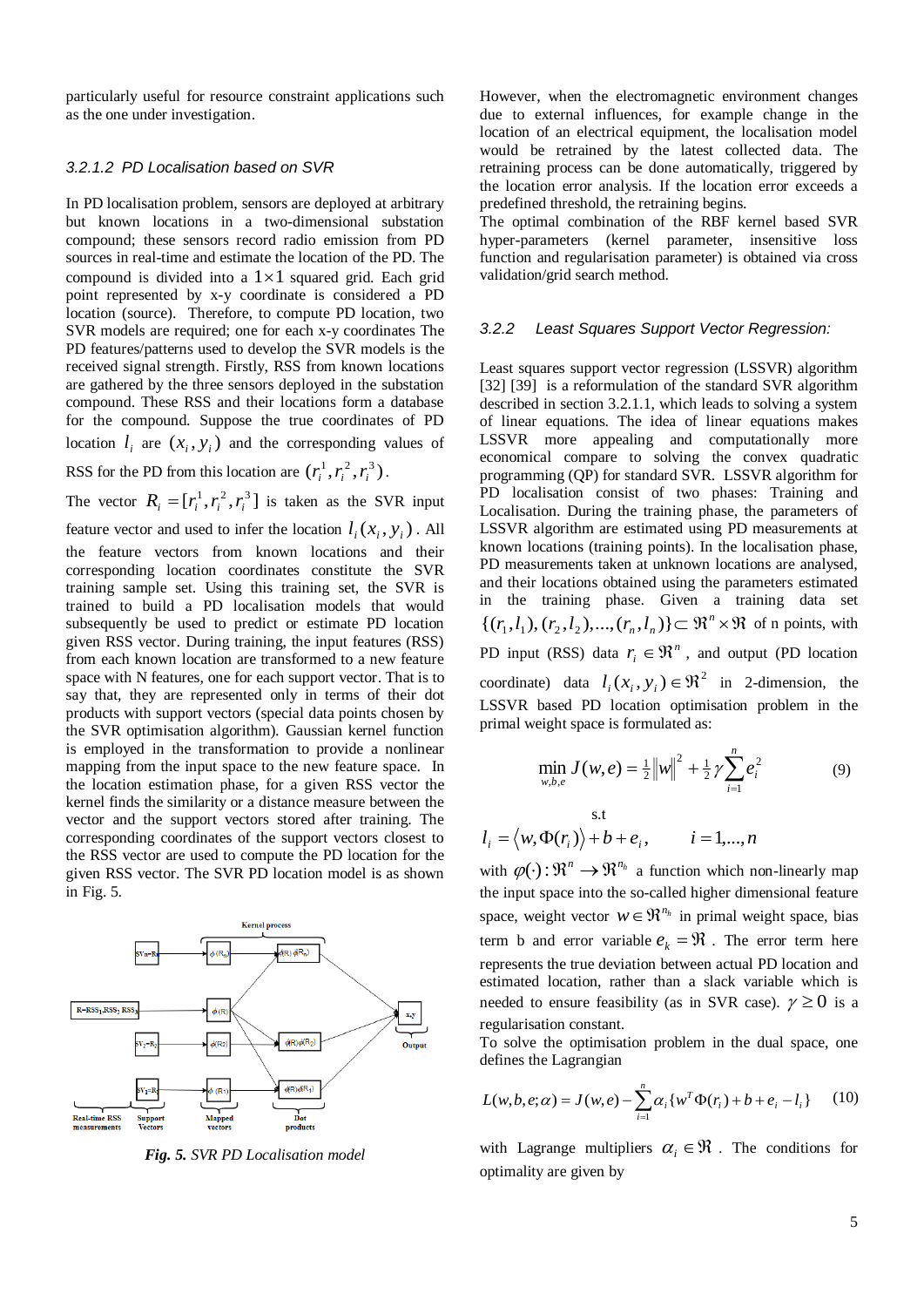$$
\begin{cases}\n\frac{\partial L_{LS-SVR}}{\partial w} = 0 \to w = \sum_{i=1}^{n} \alpha_i \Phi(r_i) \\
\frac{\partial L_{LS-SVR}}{\partial b} = 0 \to \sum_{i=1}^{n} \alpha_i = 0 \\
\frac{\partial L_{LS-SVR}}{\partial e_i} = 0 \to \alpha_i = \gamma e_i \\
\frac{\partial L_{LS-SVR}}{\partial \alpha_i} = 0 \to \langle w, \Phi(r_i) \rangle + b + e_i - l_i = 0\n\end{cases}
$$
\n(11)

After eliminating w and e, the solution yields the following linear equations:

$$
\begin{bmatrix} 0 & 1_{\nu}^{T} \\ 1_{\nu} & \Omega + \frac{1}{\gamma} I \end{bmatrix} \begin{bmatrix} b \\ \alpha \end{bmatrix} = \begin{bmatrix} 0 \\ I \end{bmatrix}
$$
 (12)

where

*T v T*  $l = (l_1, ..., l_n)^T$ ,  $l_v = (1, ..., l)$ and

*T*  $\alpha = (\alpha_1, ..., \alpha_n)^T$  the Lagrange multipliers. Appling Mercer's condition [32], the ik-th element of  $\Omega$  is given by  $\Omega_{ik} = \Phi(r_i)^T \Phi(r_k) = K(r_i, r_k) \quad i, k = 1, ..., n$ where  $\Omega$  is a positive definite matrix and ik-th element of the matrix  $\Omega_{ik} = K(r_i, r_k)$  is a symmetric, continuous function. The resulting LSSVR model for PD location estimation becomes:

$$
f(r_i) = \sum_{i=1}^{n} \alpha_i K(r_i, r_i) + b \tag{13}
$$

where  $\alpha$ , *b* are obtained during the training phase by solving (10). In LSSVR, there are only two parameters to be tuned: the kernel setting and the regularisation constant. Cross-validation/grid search is used to determine the optimal combination of the parameters.

## **4. Experimental Procedure**

## *4.1 Experimental Set Up*

In order to verify the effectiveness of the PD localisation system that is based on the deployment of a network of sensor nodes, a systematic test experiment was conducted in a 19.20m x 8.40m laboratory at the University of Strathclyde.



<span id="page-6-0"></span>*Fig. 6. Measurement grid for measurement campaign*

The laboratory contained a great deal of clutter including metallic objects which gives rise to a multipath rich radio environment. Within the accessible area of the laboratory, 144 distinct training locations and 32 testing locations were uniformly selected to form a grid such that the spacing between adjacent training locations is 1 m and the spacing between a training location and its nearest testing location is 0.7 m which represent an array of sensor nodes. Pulse emulated PD sources were set up and 20 RF PD measurements collected at each training and testing location, resulting in 2880 training and 640 testing cases. In real life however, the electrical equipment in which PDs are most likely to appear are not evenly arranged in substations. Given that machine learning algorithms should be trained with representative data, this implies more training samples should be taken where PD is most likely to occur. In practice this would be achieved by positioning a greater concertation of sensor nodes in these areas. An interpolation algorithm can be explore to automatically estimate PD signal strength at unobserved locations based on the representative data. The training process would be repeated at regular intervals such that any changes in the radio environment (due to changes in substation topography) can be incorporated into the model.

The duration and the repetition frequency of the discharge pulses were 10ps and 100 kHz respectively. Three omnidirectional antennas used for capturing the RF signals were deployed at predefined locations. The arrangement of this procedure is shown in [Fig.](#page-6-0) 6. A high-speed multichannel oscilloscope with memory function was used as a signal-acquisition system to capture and store the PD traces. The oscilloscope has a bandwidth of 9GHz. The PD data acquired from measurement were sampled at 2GS/s. A sample waveform of the received PD signals is shown in [Fig.](#page-7-0) [7.](#page-7-0) The injected PD pulse waveform and the sensor response are shown i[n Fig.](#page-7-1) 8.

## *4.2 Data Preparation*

RF signals collected during the measurement campaign are corrupted by noise/interference and this needs to be removed before the PD signals are analysed. In this work, the process of noise removal is accomplished using a wavelet multivariate de-noising technique [6]. This denoising scheme combines the decomposition of information given by wavelet transform and the ability of decorrelation among variables given by the Principal Component Analysis (PCA) [40]. The objective is to obtain better de-noised data so as to extract meaningful information from the raw data for PD location. The energy (defined here as the signal strength) contained in each PD trace is then calculated. The average of the 20 individual measurements taken at each training and test locations is computed. [Fig.](#page-7-2) 9 shows PD signal strength variation with respect to location for each of the antennas. The unique signatures created by PD signal strength at different locations facilitate the application of machine learning algorithms for PD localisation. In order to provide more robustness to our system, the ratio of the averaged signal strength components between pairs of receiving antennas is computed and used as fingerprint input vectors to the developed models.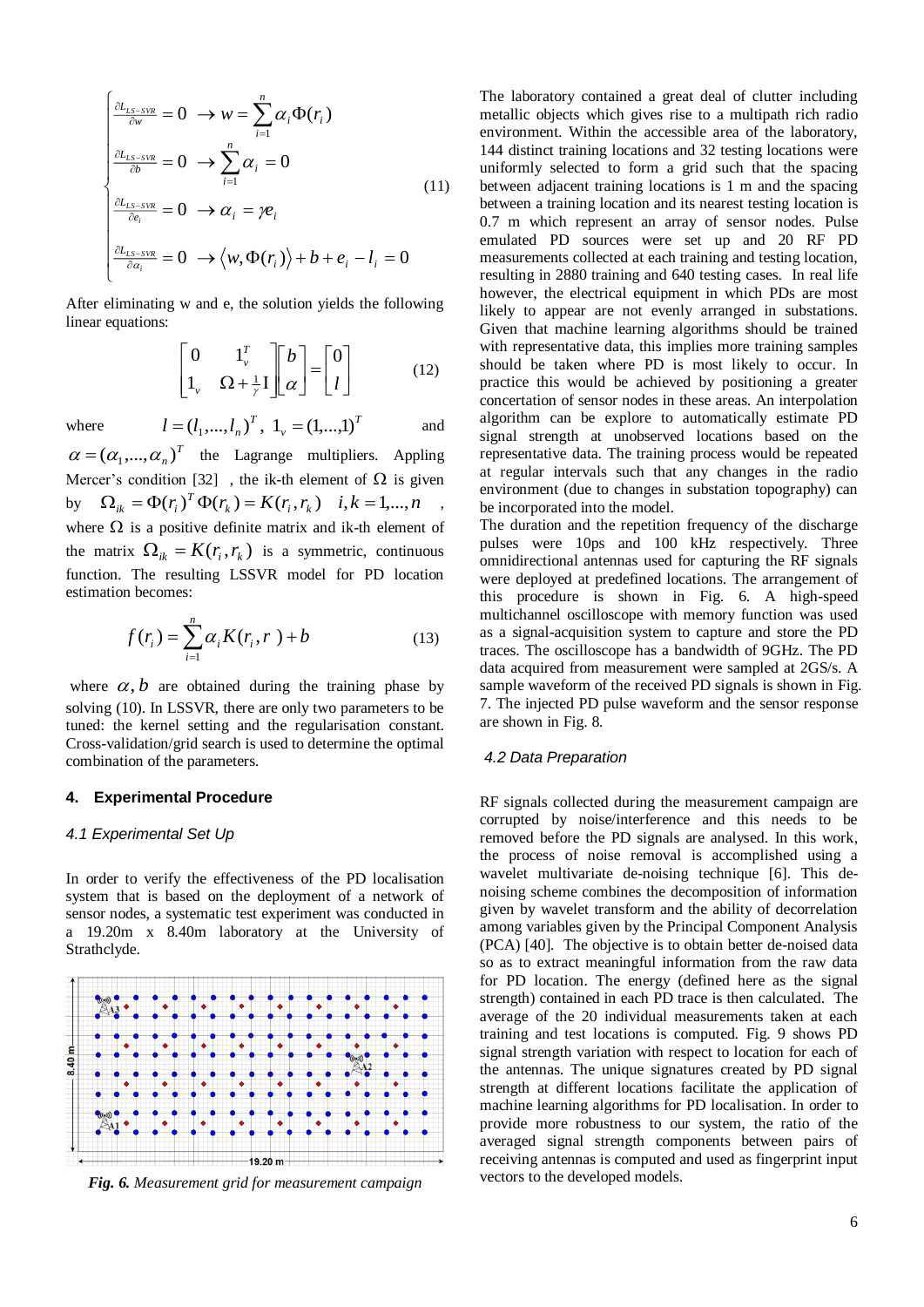<span id="page-7-0"></span>

<span id="page-7-1"></span>*Fig. 8. Response of the receiver sensor for the injected PD pulse*



<span id="page-7-2"></span>*Fig. 9. Spatial variation of RSS for each antenna*

## **5. Results and Discussions**

The performance of SVM-based models (SVR and LSSVR) on the PD data collected is presented and compared with the ANN method. The empirical evaluation of the models is based on statistical operators of location error as well as their cumulative distribution functions (CDFs).



<span id="page-7-3"></span>*Fig. 10. Model localisation error in x-coordinate*

The localisation error is computed as the Euclidean distance between the true location and the estimated location of the PD source. CDF describes the probability of locating PD within a specify range of localisation error. This shows how consistent the models perform and capture both the accuracy and precision of the models.

[Fig.](#page-7-3) 10 and [Fig.](#page-8-0) 11 show the errors in each coordinate (x and y) of the test locations for the three models. This result shows that the location errors in x and y vary from -3.5 m to 1.9 m and -3.7 m to 3.7 m respectively for the MLP model and from -5.2 m to 2.3 m in x and -3.9 m to 3.6 m in y for RBFN. For SVR model, the errors in x and y vary from -3.4 m to 1.5 m and -3.7 m to 2.9 m respectively. The result for LSSVR model is similar to that for the other models with errors in x and y varying from -3.3 m to 1.5m and -3.9 m to 3.3 m respectively. It is observed that the overall accuracy of each of the models will be affected mostly by the ycoordinate predictions.

[Fig.](#page-8-1) 12 shows the localisation error in Euclidean distance for each test location. The maximum localisation error for MLP, RBFN, SVR and LSSVR models is found to be 3.90 m, 6.20 m, 4.5 m and 3.99 m respectively with LSSVR model producing location estimate with the lowest error of 0.2 m.

[Fig.](#page-8-2) 13 shows CDFs of localisation error for the models. The LSSVR model has a precision of 72 % within 2.5 m compare to SVR, RBFN and MLP models with precision of 69 %, 54% and 60 % within 2.5 m respectively. In other words, the localisation error is less than 2.5 m with probability of 72 %, 69 %, 54% and 60 % for LSSVR, SVR, RBFN and MLP respectively.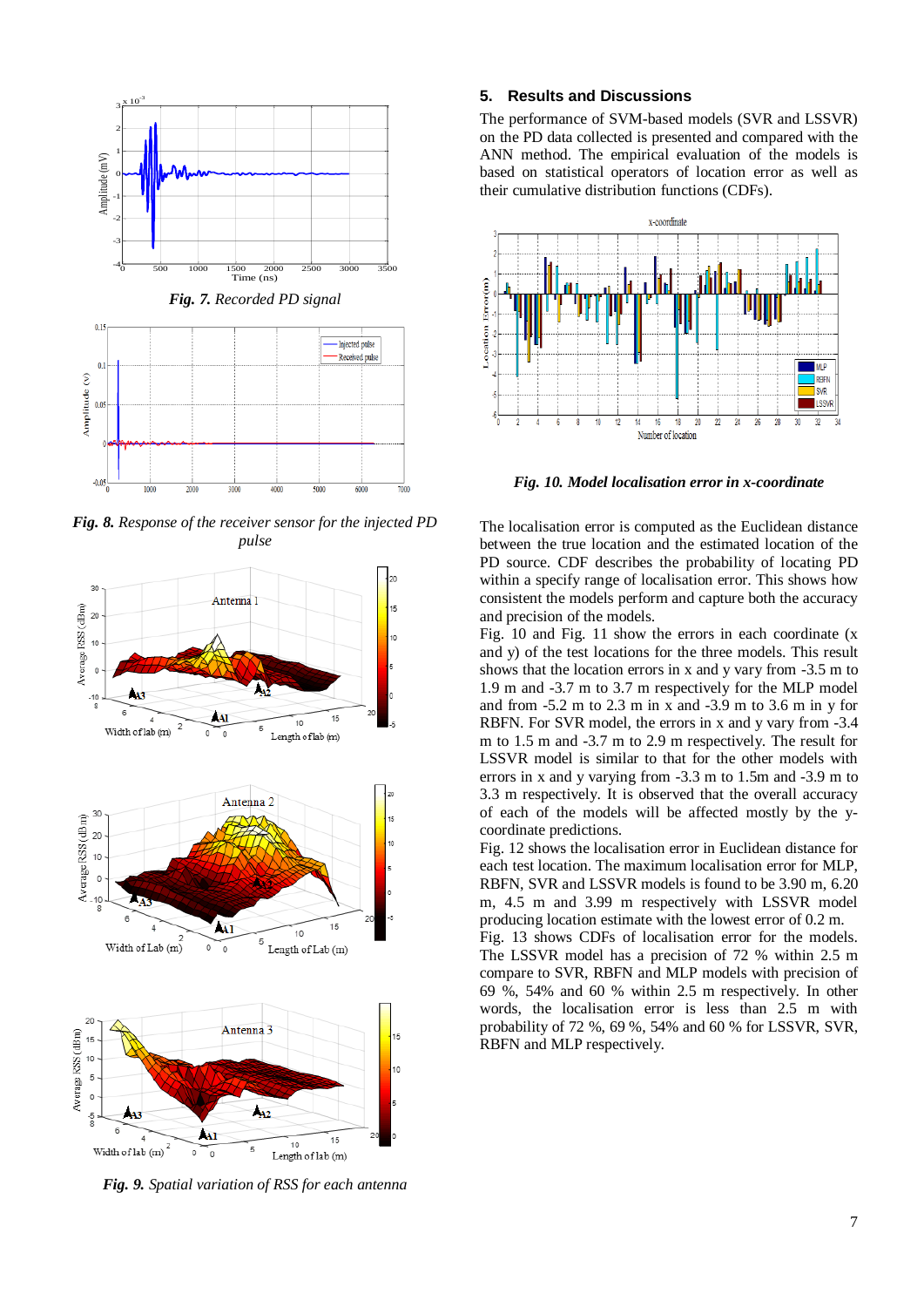

<span id="page-8-0"></span>*Fig. 11. Model localisation error in y-coordinate*



*Fig. 12. Model localisation errors*

<span id="page-8-1"></span>

*Fig. 13. CDF of model localization errors*

<span id="page-8-2"></span>

<span id="page-8-4"></span>*Fig. 14. Model location accuracy*

<span id="page-8-3"></span>*Table. 1. Cumulative error probability of model location error*

|            | ML P | <b>RBFN</b> | <b>SVR</b> | LSSVR |  |
|------------|------|-------------|------------|-------|--|
| $CEP=0.25$ | 1 09 | 1.40        | 1.43       | 1.46  |  |
| $CEP=0.50$ | 2.14 | 2.43        | 2.03       | 1.97  |  |
| $CEP=0.75$ | 2.83 | 3.39        | 2.76       | 2.94  |  |
|            |      |             |            |       |  |

Comparison of the performance of the models based on localisation error corresponding to 0.25, 0.50, and 0.75 overall cumulative error probabilities (CEP) is presented in [Table.](#page-8-3) 1. This clearly shows that half of the time PD sources were located with error less than 2 m when LSSVR algorithm is used for localisation.

The results of localisation accuracy for the models are shown in [Fig.](#page-8-4) 14. It is clear that there is a steady improvement in location accuracy in terms of median error when the SVM-based models are used compared to ANN models. LSSVR model particularly shows an 8.32 % and 22.8 % reduction in median location error when compared with MLP and RBFN models respectively.

## **6. Conclusion**

Machine learning technique for locating PD sources based on RSS measurement have been considered. The principle and computational realisation of the methods based on support vector machine have been described. Support vector regression (SVR) as well as least squares support vector regression (LSSVR) approach uses the spatial pattern of received signal strength to construct a regression surface in a high dimensional feature space where PD location is determined. This approach models PD location as a linear combination of RSS measurement. In this study, signal strength ratio is used as location fingerprints rather than absolute RSS. The performance of the proposed methods have been evaluated and compared with ANN in terms of statistical operators of localisation error. The results indicate that SVM-based approaches are superior to ANN in accuracy showing a reduction in median location error and represent practical alternatives for PD source localisation. It is believed that the superior performance of SVM-based approaches is due to their ability to converge to a global minimum whereas neural networks are susceptible to converging to local minima. Given the rich complexity of the underlying radio environment convergence to a local minima is highly likely; therefore, SVM-based approaches are more appropriate in this environment. This PD localisation system can monitor and locate discharges from several items of plant concurrently making it suitable for substation-wide PD localisation.

### **7. Acknowledgments**

The authors acknowledge the Engineering and Physical Sciences Research Council for their support of this work under grant EP/J015873/1 and Tertiary Education Trust Fund (TETFund) Nigeria.

#### **8. References**

[1] Hou, H., Sheng, G., Jiang, X.: "Localization algorithm for the PD source in substation based on L-shaped antenna array signal processing," *IEEE Trans. on Power Del.,* vol. 30, no. 1, pp. 472--479,